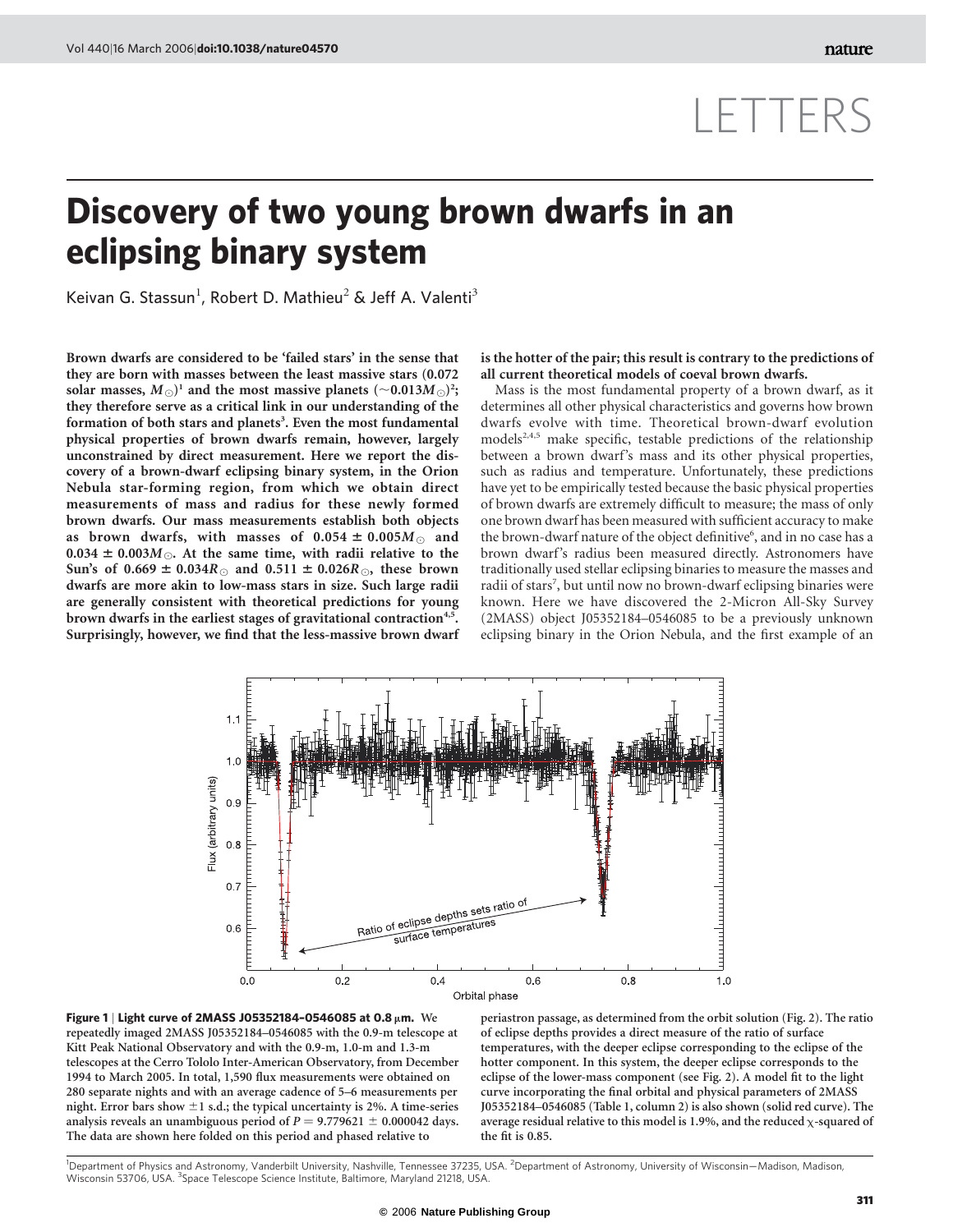eclipsing binary comprising two brown dwarfs (a summary diagram of the salient features of 2MASS J05352184–0546085 is provided in the Supplementary Information).

The light curve of 2MASS J05352184–0546085 (Fig. 1) is characterized by two distinct, periodically recurring diminutions in flux that are well separated in phase, as is typical of eclipsing binaries in which the two components are fully detached (that is, not in contact). From radial velocity measurements of both components (Fig. 2) we obtain the binary mass ratio and derive a precise solution for all of the system parameters except the orbital inclination (Table 1, column 1). A combined analysis of the light curve and orbit solution<sup>8,9</sup> then yields the inclination precisely and gives an accurate measurement of the total system mass (Table 1, column 2).



Figure 2 | Radial velocity measurements and orbit solution. We obtained high-resolution, near-infrared spectra of 2MASS J05352184–0546085 with the Phoenix spectrograph (resolving power of 30,000) at the 8-m Gemini South telescope on eight separate nights from December 2002 to January 2003. A cross-correlation analysis of the individual spectra against a radialvelocity standard star (see Fig. 3a) yields the radial velocities of the two components at eight distinct orbital phases. We tried several different radialvelocity standard stars with spectral types M1 to M9, and found that an M6.5 star produced the strongest cross-correlation signals for both components; the spectra of the two components are therefore probably similar to that of an M6.5 spectral type (see Fig. 3). Here the individual, heliocentric radial velocity measurements of the components of 2MASS J05352184–0546085 are shown, as functions of both time (a) and orbital phase (b). Orbital phase is measured with respect to the time of periastron passage (that is, closest approach of the two brown dwarfs to one another), as determined from the final orbit solution. Measurements of the primary are represented as triangles; the secondary as circles. Error bars show  $\pm 1$  s.d.; the typical uncertainty is  $2 \text{ km s}^{-1}$ . The final orbit solution (Table 1, column 2) was determined by simultaneously fitting the light-curve and radial-velocity measurements using a standard detached-eclipsing-binary model. This orbit solution is shown in a and **b** as solid curves, green for the more massive component, red for the less massive component. The reduced  $\chi$ -squared of the fit is 1.0.

The individual masses follow directly from the total system mass and the binary mass ratio. At  $M_1 = 0.0541 \pm 0.0046M_{\odot}$  the more massive component—the 'primary'—is four standard deviations below the 0.072 $M_{\odot}$  threshold for a star, and at  $M_2 = 0.0340 \pm 0.0340$  $0.0027M<sub>\odot</sub>$  the lower-mass 'secondary' is even further below this threshold; both components are thus proved to be brown dwarfs. In addition, from the observed eclipse durations and orbital velocities we directly and accurately measure the radii of the brown dwarfs to be  $R_1 = 0.669 \pm 0.034R_{\odot}$  and  $R_2 = 0.511 \pm 0.026R_{\odot}$ , representing the first direct measurements of brown-dwarf radii.

The relative depths of the eclipses (Fig. 1) yield the ratio of the brown dwarfs' surface fluxes at  $0.8 \mu m$ , from which we determine the ratio of their surface temperatures to be  $T_2/T_1 = 1.054 \pm 0.006$ . Remarkably, the lower-mass secondary has a surface temperature that is slightly—but significantly—warmer than the primary. This follows directly from the fact that the deeper eclipse occurs when the secondary is eclipsed, which implies that it has the higher surface flux. Brown dwarf spectra deviate significantly from an ideal blackbody, potentially affecting the eclipse depths. Examining up-to-date synthetic models of brown-dwarf spectra<sup>10</sup> at temperatures appropriate to 2MASS J05352184–0546085 (Fig. 3), we find that the ratio of fluxes at  $0.8 \mu m$  is consistent with that predicted from simple blackbodies to within 3%, which implies a ratio of temperatures that agrees with the blackbody value to within 0.5%, consistent with the uncertainty quoted above. Spots have been found on many brown dwarfs<sup>11</sup> and are likely to be present in 2MASS J05352184-0546085 as well. However, the effect of spots on the temperature ratio is likely to be minor<sup>12,13</sup>.

The spectrum of the primary (Fig. 3a), as well as the observed nearinfrared colours (Fig. 3b), both indicate a spectral type for the primary of M6.5  $\pm$  0.5 (ref. 14). This suggests a surface temperature of  $T_1 = 2{,}650 \pm 100$  K (refs 12, 15) which, from the temperature ratio, then implies  $T_2 = 2,790 \pm 105$  K. The temperature scale of young brown dwarfs is uncertain, so the assignment of absolute temperatures to 2MASS J05352184–0546085 is subject to systematic uncertainties of  $\sim$ 300 K in addition to the formal spectral-typing errors quoted<sup>16</sup>. We emphasize that it is the ratio of surface temperatures that is most accurately determined from our analysis (Fig. 1).

The distance to 2MASS J05352184–0546085 can be determined by comparing its total luminosity with its observed apparent magnitude of  $m<sub>K</sub> = 13.58 \pm 0.02$  (ref. 17), and adopting a bolometric correction<sup>15</sup> appropriate for the observed surface temperatures. The luminosity of each brown dwarf is calculated directly from its radius and surface temperature via the Stefan-Boltzmann relation,  $L = 4\pi R^2 \sigma T^4$ . The distance so determined is  $435 \pm 55$  parsecs. Extinction by as much as 0.75 visual magnitudes may be present (Fig. 3), in which case the distance is 420  $\pm$  55 parsecs. This distance is consistent with the distance to the Orion Nebula of 480  $\pm$ 80 parsecs (ref. 18). In addition, the centre-of-mass velocity (Table 1) is within  $1 \text{ km s}^{-1}$  of the systemic radial velocity  $(25 \pm 1.5 \text{ km s}^{-1})$  of members in the Orion Nebula star-forming region<sup>13,19</sup>. The Orion Nebula star cluster is extremely young, with an age that has been estimated to be just  $1^{+2}_{-1}$  million years<sup>20,21</sup>. 2MASS J05352184–0546085 is thus probably also very young, probably having formed within the past few million years. The near-infrared colours of 2MASS J05352184–0546085 (Fig. 3) limit the amount of remnant material available to the brown dwarfs for accretion. The observed masses are therefore unlikely to change significantly over time, and these brown dwarfs will probably forever remain brown dwarfs.

Models<sup>2,4,5</sup> predict that very young brown dwarfs still in the early stages of gravitational contraction should be significantly larger and warmer than their more evolved counterparts, and that is in fact what we see in 2MASS J05352184–0546085. At an age of  $\sim$ 1 Myr, these brown dwarfs are  $\sim$ 500% larger, and  $\sim$ 1,500 K warmer, than older brown dwarfs, which are predicted to have radii of  $\sim 0.1R_{\odot}$  and surface temperatures of  $\sim$ 1,000 K at 1 Gyr. The recently measured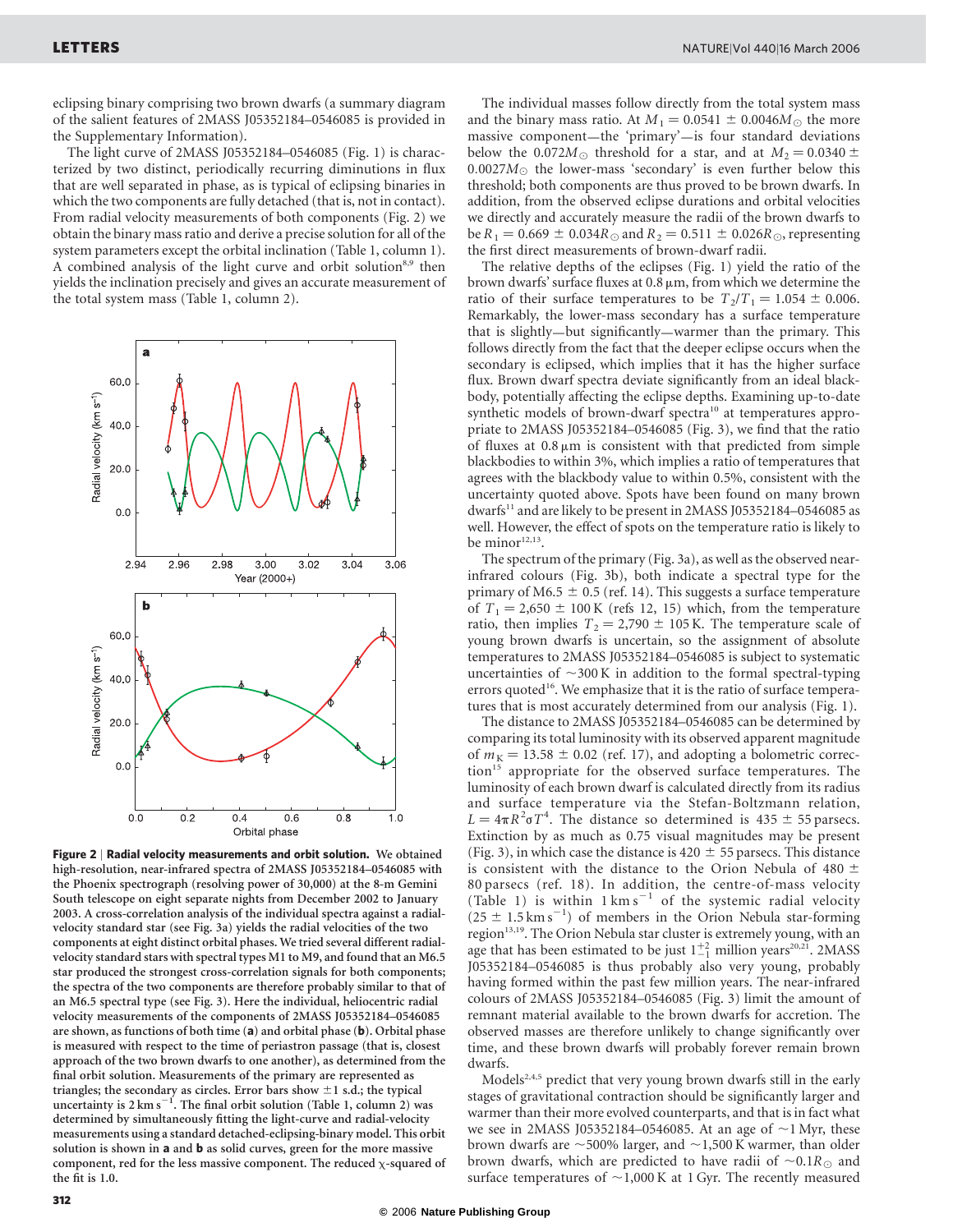#### Table 1 | Orbital and physical parameters of 2MASS J05352184–0546085

|                                              | Fit to radial-velocity data only  | Fit to radial-velocity and light-curve data simultaneously |
|----------------------------------------------|-----------------------------------|------------------------------------------------------------|
| Time of periastron passage                   | $2001.86334 \pm 0.00024$          | $2001.863650 \pm 0.000095$                                 |
| Eccentricity, e                              | $0.307 \pm 0.024$                 | $0.3225 \pm 0.0060$                                        |
| Orientation of periastron, $\omega$          | $211.8 \pm 3.9^{\circ}$           | $215.4 \pm 1.1^{\circ}$                                    |
| Semi-major axis, asini                       | $0.0401 \pm 0.0015$ AU            | $0.0398 \pm 0.0010$ AU                                     |
| Centre-of-mass velocity, $\gamma$            | $23.9 \pm 0.5$ km s <sup>-1</sup> | $24.1 \pm 0.4$ km s <sup>-1</sup>                          |
| Mass ratio, $q \equiv M_2/M_1$               | $0.642 \pm 0.043$                 | $0.625 \pm 0.018$                                          |
| Total mass, $(M_1 + M_2)$ sin <sup>3</sup> i | $0.0897 \pm 0.0086 M_{\odot}$     | $0.0880 \pm 0.0066 M_{\odot}$                              |
| Inclination, i                               |                                   | $88.8 \pm 0.1^{\circ}$                                     |
| Primary mass, $M_1$                          |                                   | $0.0541 \pm 0.0046 M_{\odot}$                              |
| Secondary mass, $M_2$                        |                                   | $0.0340 \pm 0.0027 M_{\odot}$                              |
| Primary radius, $R_1$                        |                                   | $0.669 \pm 0.034 R_{\odot}$                                |
| Secondary radius, $R_2$                      |                                   | $0.511 \pm 0.026 R_{\odot}$                                |
| Surface temperature ratio, $T_2/T_1$         |                                   | $1.054 \pm 0.006$                                          |

The orbital and physical parameters of 2MASS J05352184–0546085 were determined in step-wise fashion, beginning with estimates of basic orbital parameters from the light curve. The orbital period, P, is determined directly from time-series analysis of the light curve. From geometrical considerations relating the orbital period, the relative durations of the eclipses, and their separations in time, we estimate the orbital eccentricity e and the orientation of periastron  $\omega$  to be  $e \approx 0.35$  and  $\omega \approx 216^{\circ}$ . With P fixed, we obtain a preliminary orbit solution by fitting the radial-velocity measurements alone, using these e and  $\omega$  estimates as initial guesses. This preliminary orbit solution (column 1) yields the binary mass ratio and the total mass multiplied by sin<sup>3</sup>i, where i is the unknown inclination of the orbital plane relative to the plane of the sky. 'Primary' and 'secondary' refer to the higher- and lower-mass brown dwarf, respectively. The preliminary orbit solution was refined, and the physical parameters of the brown dwarfs measured, by simultaneously fitting the light-curve and radial-velocity data using a standard detachedeclipsing-binary model<sup>8.9</sup>. This final orbit solution (column 2) yields the orbital and physical parameters with no sini ambiguity; i is very nearly 90°, as expected for an eclipsing geometry. From the eclipse durations and their relative depths, we also obtain the radii of the brown dwarfs and the ratio of their surface temperatures. Surprisingly, the secondary brown dwarf is warmer than the primary; this result is highly statistically significant. Uncertainties in the parameters represent standard 1o formal errors from the covariance matrix of the fit. AU, astronomical units

radius ( $R = 0.12R_{\odot}$ ) of the old and low-mass ( $M = 0.09M_{\odot}$ ) star in OGLE-TR-122 (ref. 22) confirms that objects with near-brown-dwarf masses do indeed have planet-like radii when they are old. Together, these observations verify the basic theoretical prediction that brown dwarfs begin their lives in a 'star-like' state—large and warm—and evolve to a more planet-like state as they contract under gravity.

At the same time, our finding that the higher-mass brown dwarf of 2MASS J05352184–0546085 is cooler than its companion is puzzling because all theoretical models predict that a brown dwarf of a given mass will at all times be warmer than a lower-mass brown dwarf of the same age. Thus, perhaps the brown dwarfs in 2MASS J05352184– 0546085 are not the same age; perhaps they did not form together as a



### Figure 3 | Near-infrared spectrum and colours of

2MASS J05352184–0546085. a, The spectrum at  $1.555 \,\mu m$  of the primary brown dwarf, obtained by averaging the eight individual spectra after shifting them to the velocity of the primary, is shown (black). For comparison, the spectrum of the best-fitting standard star—LHS 292, an old M6.5 dwarf—is also shown (red). On the basis of this very good spectral match, we adopt this standard star for the purposes of the radial-velocity analysis (Fig. 2). **b**, The nearinfrared colours (J, H, Ks magnitudes, corresponding to wavelengths of 1.2, 1.6 and  $2.2 \,\mu\text{m}$ ) of 2MASS J05352184–0546085 (black symbol with error bars), are compared to standard colours of field dwarfs and giants<sup>14</sup>. The colours of 2MASS J05352184-0546085 are the mean of 30 observations from the time-series 2MASS measurements of ref. 17 and converted to the CIT photometric system as described in the 2MASS documentation. Error bars represent the uncertainty of the mean (s.e.m.) of the 30 measurements. Red symbols mark the mean colours of main-sequence spectral types M6, M6.5 and M7 (from left to right). The observed colours are consistent with no extinction, though also consistent with a spectral type of M6 seen through an extinction of  $A_V = 0.75$ (blue arrow), which is not uncommon for objects in this region<sup>20</sup>. We thus adopt a spectral type for the primary of M6.5  $\pm$  0.5, though systematic uncertainties may be as large as about one spectral subtype. That the colours of 2MASS J05352184–0546085 in combined light so closely match the spectral type assigned to the primary on the basis of its spectrum in a confirms that both brown dwarfs have very similar spectral types.